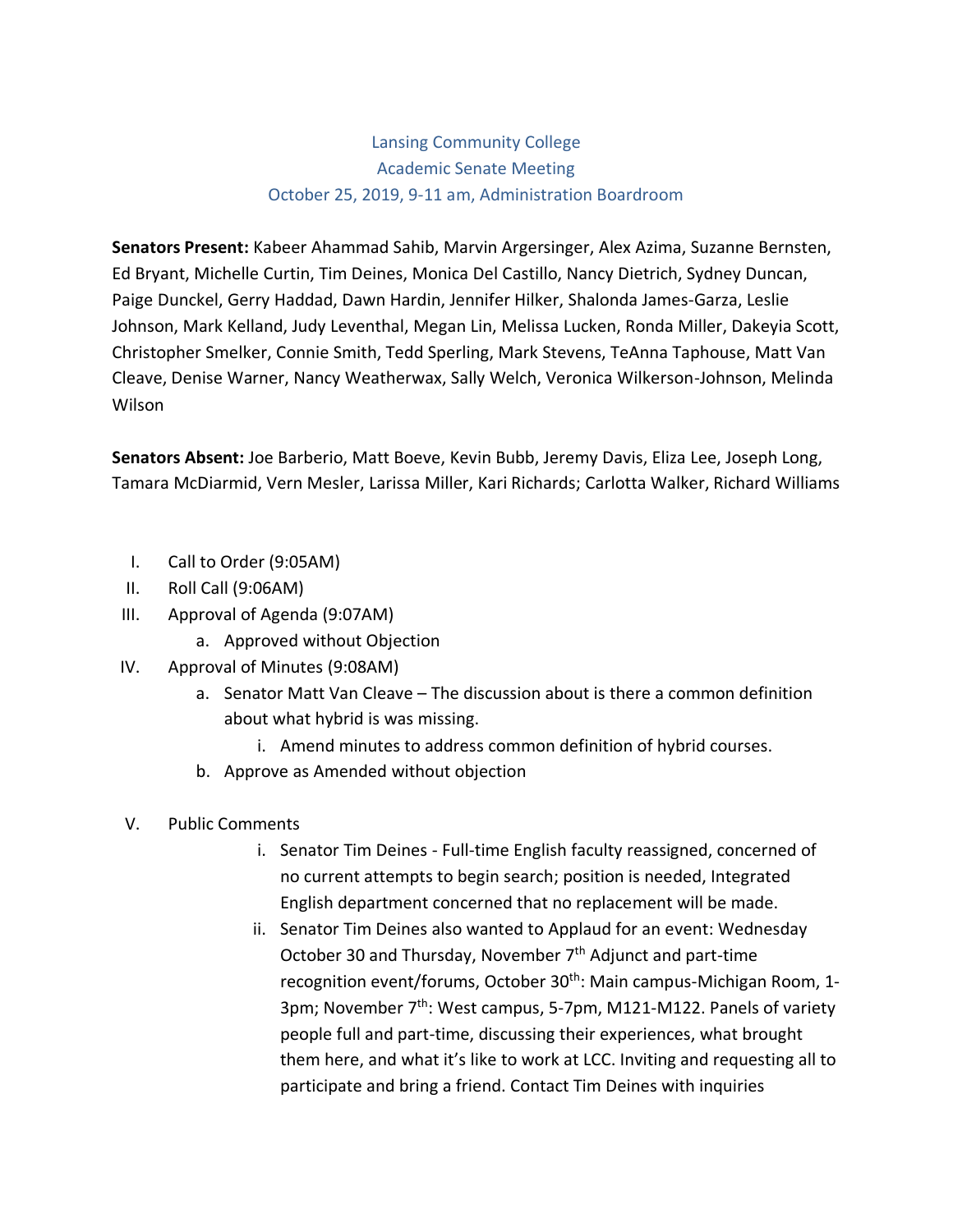- iii. Senator Mindy Wilson Event-StarScapes: Innovation & Creativity Showcase- Event is Nov. 25-26. Registration deadline, Nov. 6<sup>th</sup>. The event was born out of an initiative. Students from all disciplines are represented, make sure your discipline and classes are represented. Encourage students to register and attend Any questions, email [starscapes@lcc.edu](mailto:starscapes@lcc.edu)
	- 1. Senator Ed Bryant Science Olympia?
- VI. President's Report
	- a. President Curtin introduced Penny Tucker as new note taker. This will allow Senator Eliza Lee to participate more freely with Academic Senate.
- VII. Provost's Report
	- a. HLC Liaison message received (obtain from Sally) Action Project on Steroids. Open Pathway granted. PASSED HLC. Next project will be the Quality Initiative, 2 years to complete, cleared until 2024. Thanks to everyone for their drive and initiative, Tracy Labadie, and the fact the HLC has no issues or concerns. Thank you for students and parents in survey and is interesting to read in survey. Happy to have over 100 faculty respond and over 1000 students/parents responded.
	- b. Senator Megan Lin, PA Days Survey by CTE sent out, questionnaire (only to faculty) about what you see as proactive PA days and 70 responses. #1, 66% faculty, yes is Engagement, creating classroom, (obtain from Megan results).
		- i. What format: 84%-face to face, small discussions and workshops
		- ii. On-line, self-paced type course, happy to accommodate,
		- iii. Open learning will be used for PA Days.
			- 1. Wednesday, January 8<sup>th</sup>-all day at West campus
			- 2. Thursday, January 9<sup>th</sup> -1/2 day in afternoon on main campus.
		- iv. Creating a PA Days website.
		- v. Theme: credit to Jim Luke 2020 Vision
	- c. Scantron machine will be moving from Library to CTE in January 2020 due to renovations of Library.
- VIII. Consent Agenda Curriculum Committee Recommendations
	- a. REVISED COURSE PROPOSALS: CHIN 121 & CHIN 122: DMAC 260 World Cinema; LING 230 – Introduction to Linguistics
	- b. Approved without Objections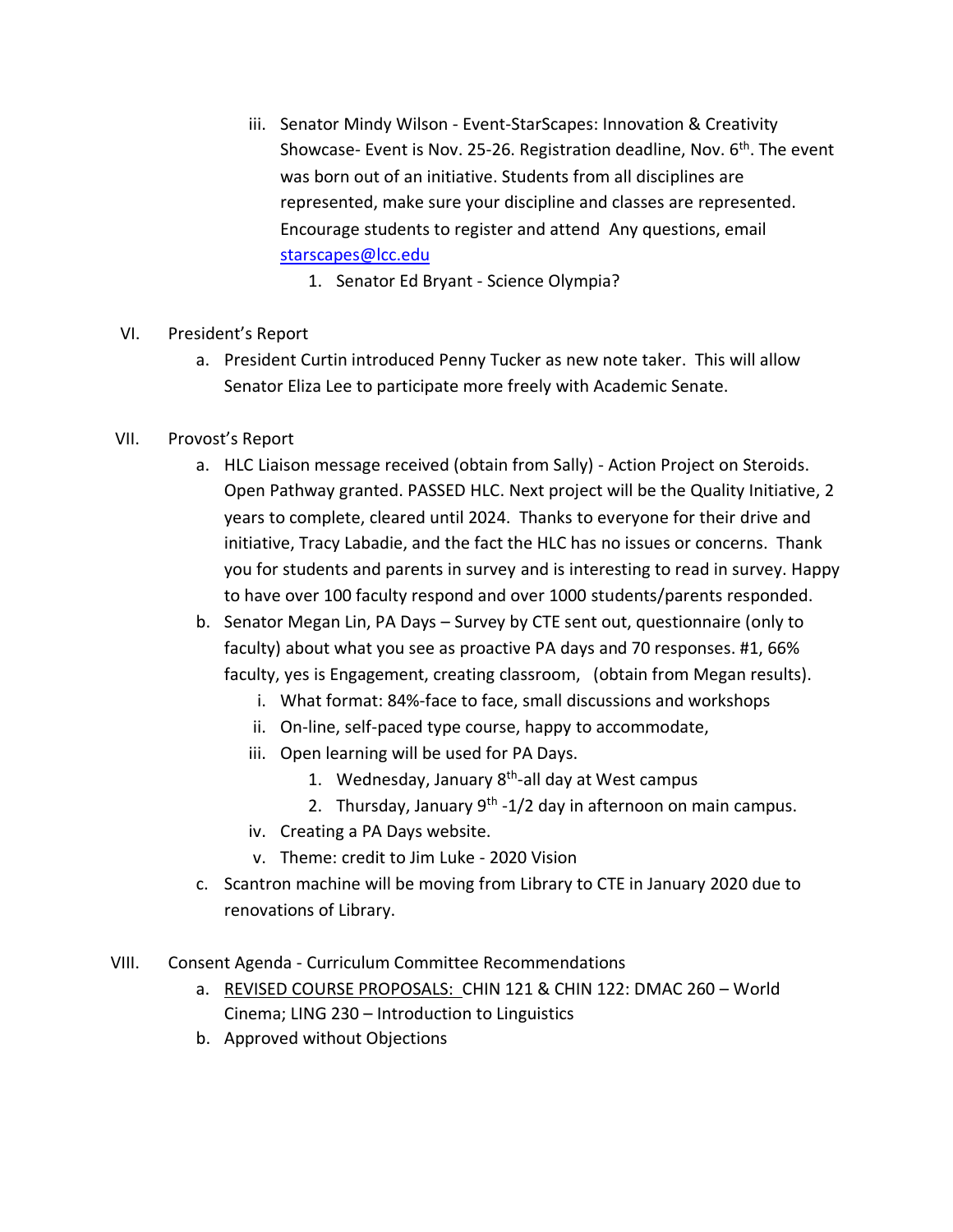- IX. Communications
	- a. Representation Senate in a meeting:
		- i. Senator Mark Kelland Attended C3 Summit, College and Career Readiness group. Focus in past aligning or discoveries between Math in HS and here at LCC. Future projects to focus on Writing. Talked with Toni to work with LCC faculty to help establish. To help HS students be prepared for college and work
		- ii. Senator Mindy Wilson First level of AVPAA interviews complete. Final candidates moved on to next level.
- X. Update on ChatBot: Dean of Student Affairs Ronda Miller
	- a. Senator Michelle Curtin This idea primarily came from the Senate. Assist students with chat options. Happy it moved forward.
	- b. Chat box to pop up, artificial intelligence to assist in getting individual information requested. (visual provided) 24/7 to ask questions. Very customizable. Option to instant videos (FAFSA, how to file an appeal), depends on Chatbot purchased. It learns as it goes along, becomes more knowledgeable as time progresses. Accessible through computer and mobile devices. LCC will have access to stats, can adjust on LCC side to make sure information is getting to students. Transcripts are available to address questions. If answer unknown, a name will be provided to individual to provide additional information.
	- c. Many calls are received in for same areas (transcripts, residency, how to proceed in registration), this will help LCC provide excellent customer service when staff are not available.
		- i. Senator Tedd Sperling: concern how obvious is it when students log in or access page. Would like more prominent on first page.
			- 1. Ronda Miller confirmed the plan to have on first page.
- XI. Discussion: D2L Gradebook
	- a. Senator Michelle Curtin: To begin talks, history of discussions throughout committees. There has had some confusion of what has been required. Past-President Mark Kelland asked to gather data and present. Trying to go to a formal form which will become available to public. Goal is to draft out ahead of meeting and sending out so during the meeting better record keeping and come to a resolution with tweaks and adjustments as necessary
	- b. Senator Mark Kelland: Pay attention to detail if unexpected mishaps to details. Policy recommendation came to Senate in April 15, 2015 (example). Use the D2L gradebook or some other electronic system, has to meet four points. If not D2L,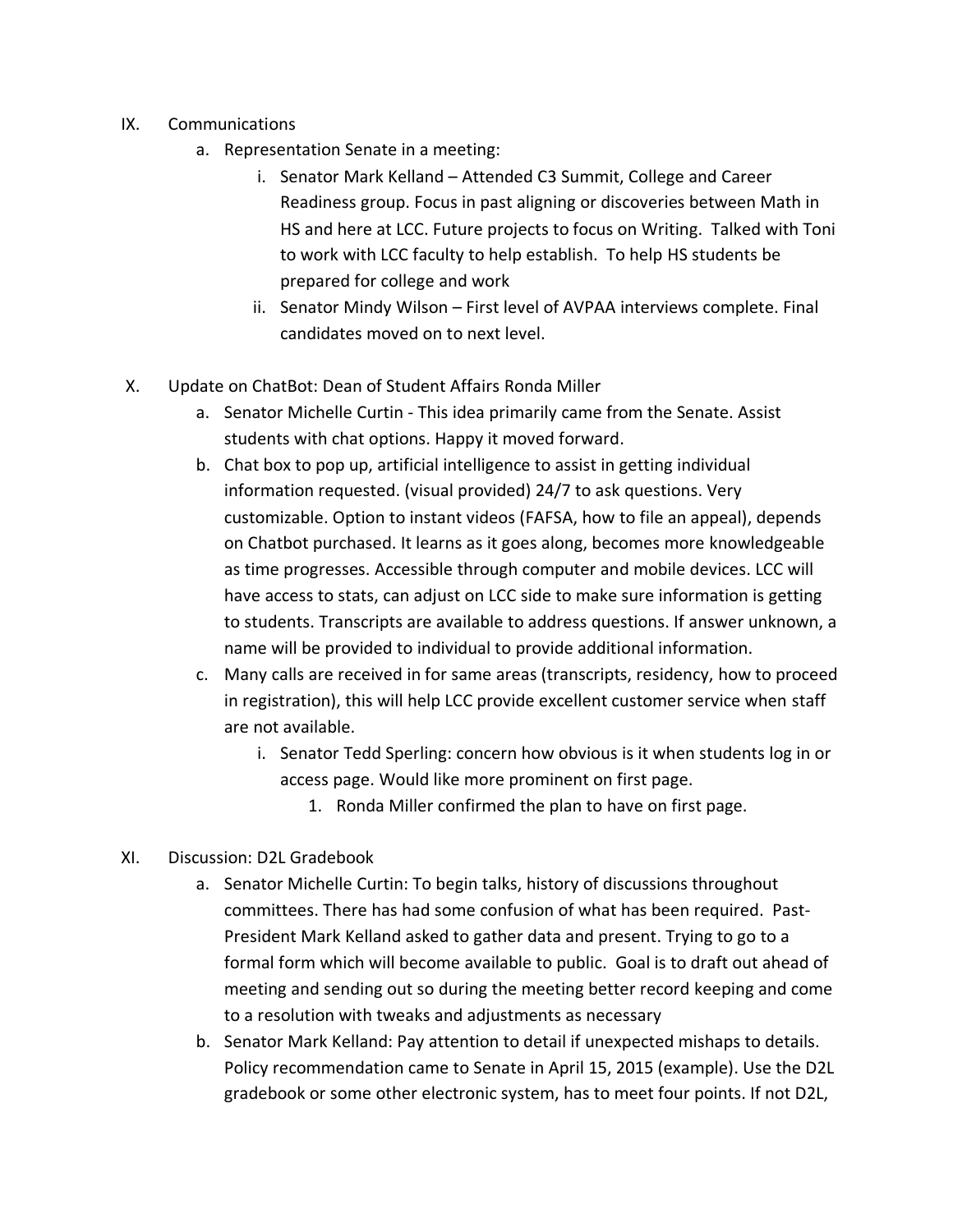work with immediate supervisor, to make sure you are meeting points and students. August 2018, email from previous Provost Elaine Pogoncheff showing changes (obtain email information). Missing detail, didn't look into it, as he used D2L, Provost Elaine Pogoncheff provided link that says information, when click on and it goes to the D2L instructor resource site,  $2<sup>nd</sup>$  is Gradebook policy and shows current e-Learning description. Same information as Senate. No change actually made, contradicted what was being said. Success coaches need access to students' grades in real-time to help student succeed; discussed the FA issue and Federal government keeping an eye on us as we need to monitor student progress in real time. It would be best in direction of what former Provost direction was going. In talking with Executive Committee and new Provost, Mark crafted a Resolution (obtain copy of Resolution) to begin discussions. Resolution does not provide option, only can use D2L. Excel is easier to use but enter into D2L. Cross-check at end of semester to verify correct information. The Resolution states grades to go into D2L so students and college can see the most up to date information. Important procedural matter to keep in mind, at this moment, I would not move a Motion to this Resolution as its in conflict with the one approved in 2015; timely feedback and time responding, To begin, the resolution in 2015 would need to be rescinded and then move forward with new information.

- c. Senator Michelle Curtin suggested adding an additional line regarding time frame, what is the appropriate time line to add grades to D2L.
- d. Senator Tedd Sperling Senate moved on areas that are already in history. Debate if we bring forward old work. He is fully in favor of D2L, but gradebook differences, taking quiz and adjust, must adjust quiz for appropriate grade.
- e. Senator Mindy Wilson- Use of homework programs that do not sync with D2L. Direct access in homework program for teacher and students, but College does not. Open up for discussion, issues there. A lot of teachers will use homework programs that sync final grade, but not homework grades.
	- i. CMS Instructional Design, Multimedia, and Technology Specialist Chris Richards - Homework sites do sometimes sync up, networking does not sync up. Publishers some do. Integrations possible. How is it college have access to grades?
		- 1. Provost Sally Welch Record of homework grades are not as important if a student can get to online sources, but if we can show some entries outside of the homework. We have some wiggle room, but as long as we have last day of participation for FA purposes.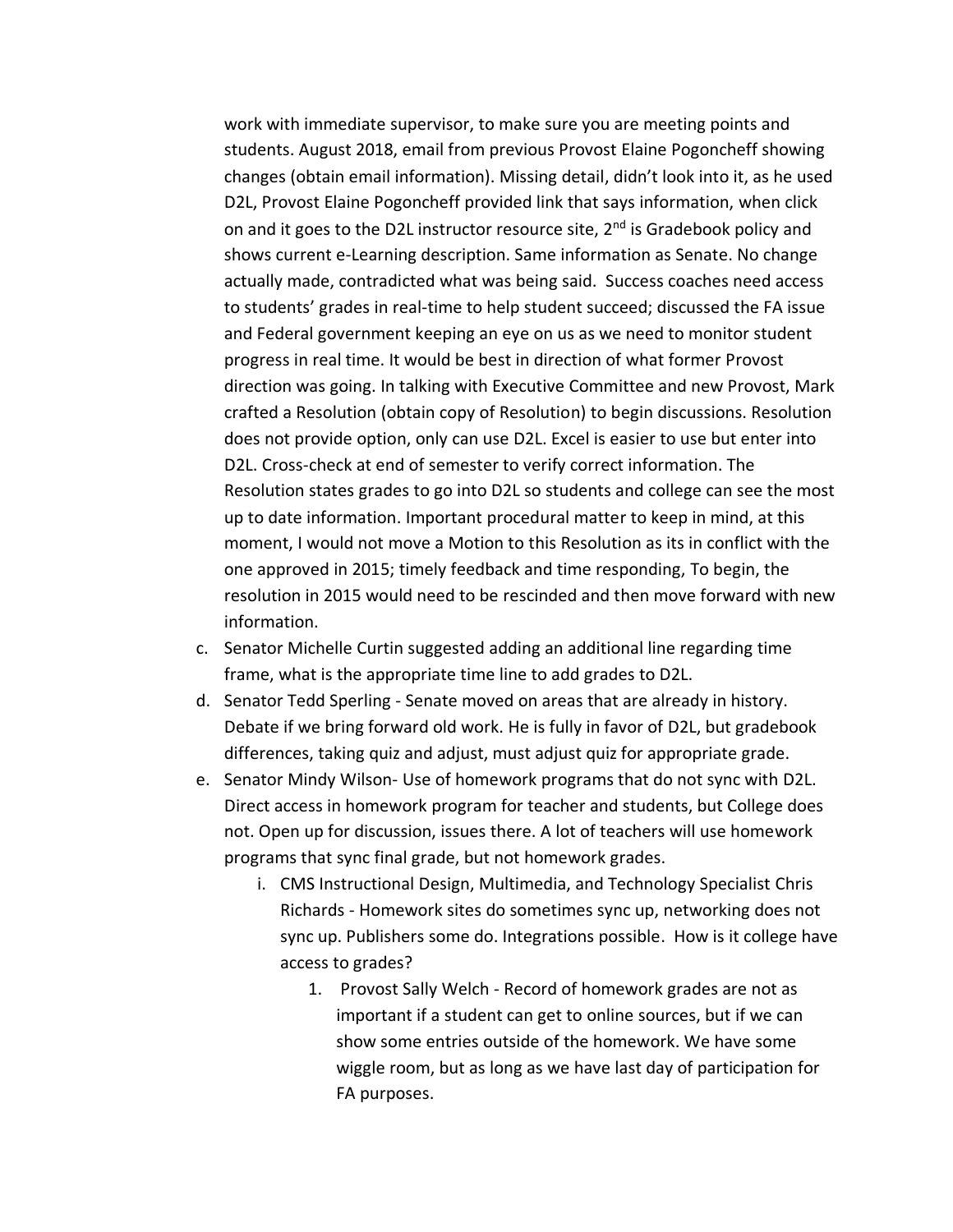- f. Senator Matt Van Cleave If student meets with success coaches, can success coaches access the student's grades when they are not with them?
	- i. Senator Shalonda James-Garza: Success coaches do not have access to gradebook, so when students come in, student is asked to open gradebook to view. Discussions being had about access gradebook without student in office. Student always has access to gradebook. Problem is gradebook is not always up to date. As long as information available when with student.
		- 1. Provost Welch advised that we must have dates of participation for FA purposes
- g. Faculty Jim Luke-Recommendations by task team to work with Provost, Alex Azima, Bruce Farris, and several others. The clause was added as a clear escape clause out of D2L if Asst. Dean authorizes. Much discussion and review went into the process. Gradebook provides more detailed information than D2L and may obtain incorrect information or what issues a student is experiencing.
- h. Are students able to access D2L and gradebooks?
	- i. Senator Shalonda James-Garza- Advised student must know how to use both systems.
	- ii. Should students be surveyed to know how to access and use the information in D2L and gradebook? Something to think about.
	- iii. Senator Nancy Dietrich: If coaches are going through D2L, are they understanding what they are seeing (students)? Shalonda, very broad question, would like to gather information.
	- iv. Senator Nancy Weatherwax When meeting with success coaches and requested to open gradebook and student refuses, how does the meeting proceed?
		- 1. Senator Shalonda James-Garza At this time, she has not spoken to the coaches to see how they respond and inquire to students. Shalonda advised the coaches are trying to build relationships with students and not close the door.
		- 2. Senator Nancy Dietrich Discussed how students shut down and not successful.
	- v. MAHE President Eva Menafee With adviser role hat on, students do log into D2L, but are still learning: with MAHE President hat on, success coaches should not have access to D2L. Requirement only for faculty members to complete.
- i. Senator Leslie Johnson 1. Mr. Luke, D2L did disadvantage students specifically in on-line courses, gradebook allowed to drop worst grade. Scholarship for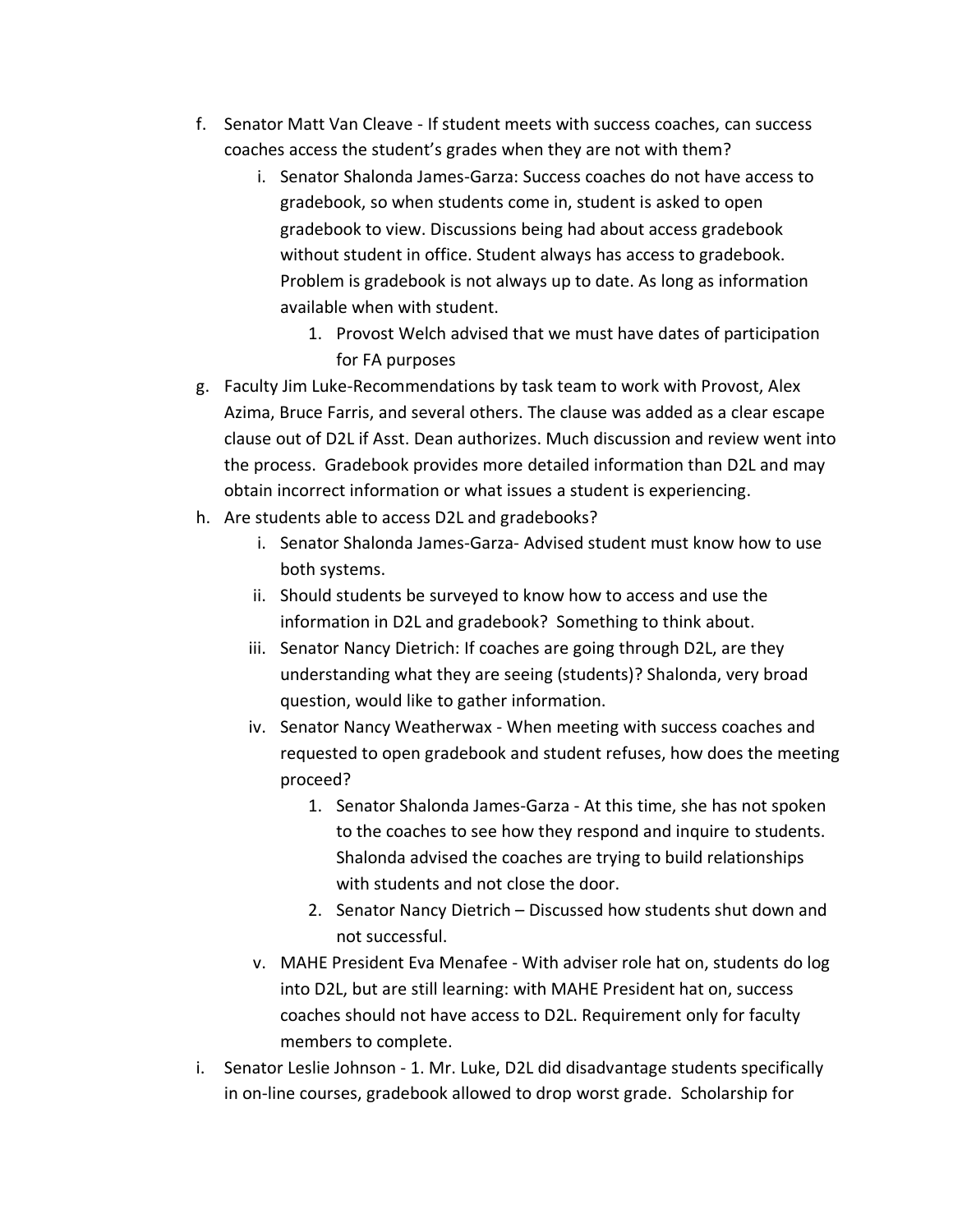teaching and learning, a grade is not feedback and what is meaningful, based on discussion with her own students, it's not what the rest of us find meaningful in gradebook. Faculty feedback, issues of work load and discussion of curriculum and pedagogic. All of that information belongs to faculty. Discussions need to go deeper of what is needed.

i. Senator Michelle Curtin - Discussion of meaningful feedback, separate item, need further discussion separately.

- j. Dean of Academic Affairs Ronda Miller Purpose of continuity for stream line for students.
- k. Senator Ed Bryant Diagnosing problem, getting information. Unless a student an indication of problem, hard to answer.
- l. Senator Matt Van Cleave -Is that the real problem with students? Example, it might not be, using D2L, different set up by faculty in D2L, classes can still be very different. General problem for students to understand what the course is all about. Mandating D2L may not fix issue. More important what the grades mean, D2L does not solve issues.
- m. Senator Michelle Curtin Any additional comments?
	- i. Senator Dawn Hardin Students confused with different gradebooks, how is it being entered in D2L, better or worse, having continuity looking at one system. If even using multiple systems, then transition into D2L. Students spending too much time deciphering the various formats.
	- ii. Senator Monica Del Castillo Gradebook is good keeping record, do not understand why we need another grade table, D2L does multiple things. Gradebook is fine with me, don't understand both.
- n. CMS Instructional Design, Multimedia, and Technology Specialist Chris Richards Excel to d2L, recommend a structure in D2L first, then export for same format or alignment. If aligned, should then be able to import back in. Stop in the e-Learning new office and inquire for more information/assistance.
- o. Survey to get a temperature check, accessing grades?
- p. Student Senator DaKeyia Scott Agree to make simple for students. If students have multiple ways to access grades, it is not. Another survey sent out, not always going to be answered. Send one survey with several questions, but continually send out, students are not going to want to answer further.
- q. Senator Leslie Johnson Suggested a focus group instead.
- r. Senator Michelle Curtin We can agree that students using multiple gradebooks can be confusing. For most faculty, D2L meet the needs. Many are invested in different homework and gradebook systems, College should be responsive to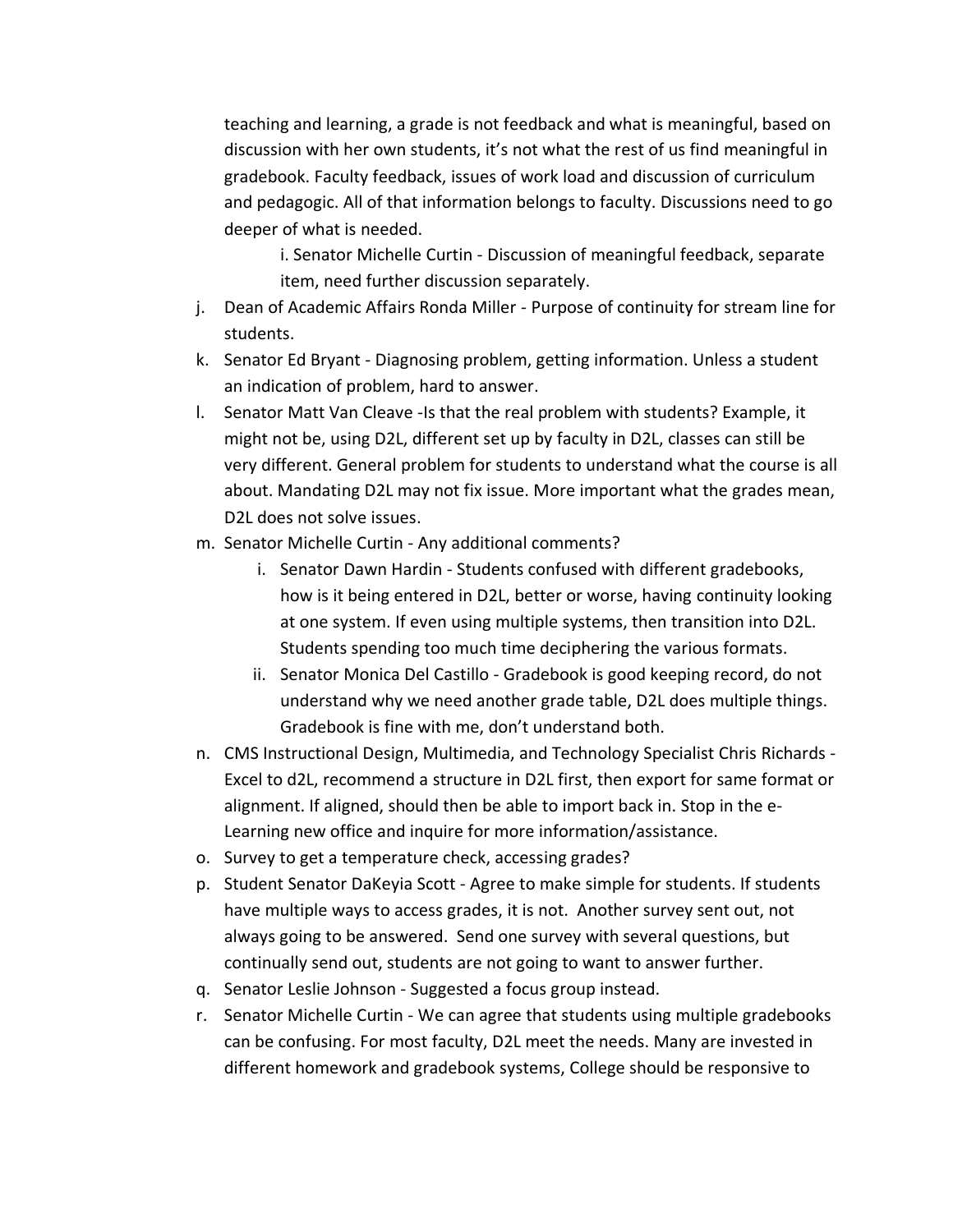these needs. College advises it's difficult to meet Federal guidelines if do not use D2L gradebook, and faculty should be responsive to that need also.

- s. Motion to rescind the current Resolution from 2015
	- i. Senator Ed Bryant motions
	- ii. Senator Mark Kelland seconds
	- iii. Motion Approved

#### XII. Discussion on wording of D2L resolution ensued

- a. See Appendix I for wording.
- b. Timely meaning feedback suggested
- c. Senator Leslie Johnson Understanding ones progress in a course
- d. Senator Gerry Haddad Meaningful feedback, gradebook does not timely grade entry towards students' success.
- e. Senator Leslie Johnson Tells/asks her students, "What do you mean by timely?" Timely has too many different definitions. Adding a sentence at end indicating 48 hours to report. That would define timely. Once an assignment is grades, when can a student expect to see the grade?
- f. Senator Mindy Wilson Grade entry separate from resolution
- g. Senator Gerry Haddad If not mentioned, up to discretion of teacher.
- h. Senator Michelle Curtin Do these details belong here, or by policy. We are making a recommendation.
- i. Senator Matt Van Cleave Do students access to their grades, or simply the idea of how to access their grades?
- j. Senator Megan Lin Question for Mr. Richards to clarify, can't feedback be added in gradebook?
	- i. Chris Richards replies Yes. So maybe feedback and grade entry should be in there? For clarification, there can be feedback in gradebook.
- k. Senator Tedd Sperling Reservations using terms "timely", if using specific terms, we need to include a definition of terms.
- l. Senator Michelle Curtin Is everyone ok with taking the word out "timely"
	- i. Yes replied Academic Senate
- m. Senator Michelle Curtin Should we add something for those faculty members who use a different homework system and that e-Learning is willing to support the transition into D2L workbook; ease concern for those who voiced concern of homework programs and the college support.
	- i. Senator Kabeer Ahammad Sahid Student and access to grades is important. Sentence is saying they don't have access, but they always have had it. Does it mean they have no access, yes.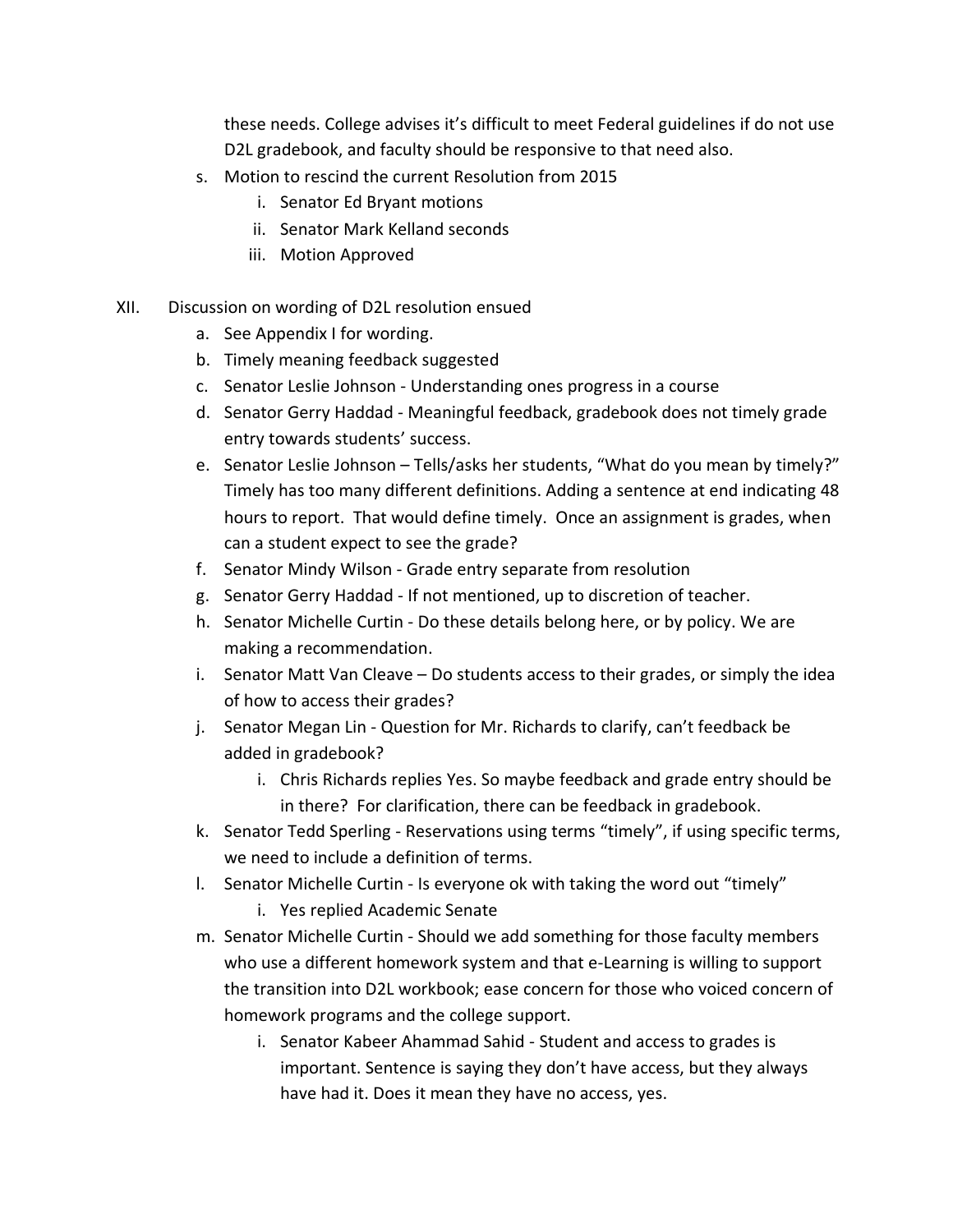- ii. Many students are complaining they are not entering any grades.
- iii. Then make a rule to use D2L
- iv. Senator Kabeer Ahmmah Sahid Statement provides support for the resolve of issue. Sentence implies no access.
- v. Take second word out-students, we already have word students.
- n. Senator Mindy Wilson Is it okay for students have access to multiple gradebooks?
- o. Senator Michelle Curtin Do we need an additional line regarding barrier of homework system? As written, have to use D2L for gradebook, must be kept up to date. If anyone using other gradebooks, must transition to D2L.
- p. Senator Leslie Johnson Suggest that the college will support to have the alternative things, that does cause problems, that also needs to be a desire to learn does not pedagogic is contracted in. Sometimes that is not always reflected. Not sure where to go, but something regardless.
- q. Senator Paige Dunckel Issue deserves more discussion, what is the proper procedure?
	- i. Senator Mark Kelland Either move to Post-pone, or move to create a sub-committee. Do you wish to motion?
- r. Senator Michelle Curtin You do have a right to motion, would like to continue discussion.
- s. Senator Ed Bryant Access does affect student success. D2L seems to be the appropriate one.
- t. Senator Michelle Curtin Do I have a motion to remove the first two "whereas"?
	- i. Senator Ed Bryant Motions to remove first to "whereas" statement
	- ii. Strike first two "whereas" statements
		- 1. Motioned by Senator Ed Bryant.
		- 2. Seconded by Senator Gerry Haddad.
		- 3. Motion tied
	- iii. Senator Michelle Curtin restated motion and asked all yay's to stand (12); all nay's stand (11). President Curtin casted vote of yay, motion has been approved to have first two "whereas" statements removed
- u. Senator Matt Van Cleave Will this resolution allow other gradebooks and do those gradebooks have to mirror each other exactly?
	- i. Senator Michelle Curtin D2L only, homework systems are ok as long as the final in D2L. The details will be in the procedure, not this resolution.
	- ii. Senator Mark Kelland Having written resolution, I am still keeping excel, but continue to move all data to D2L.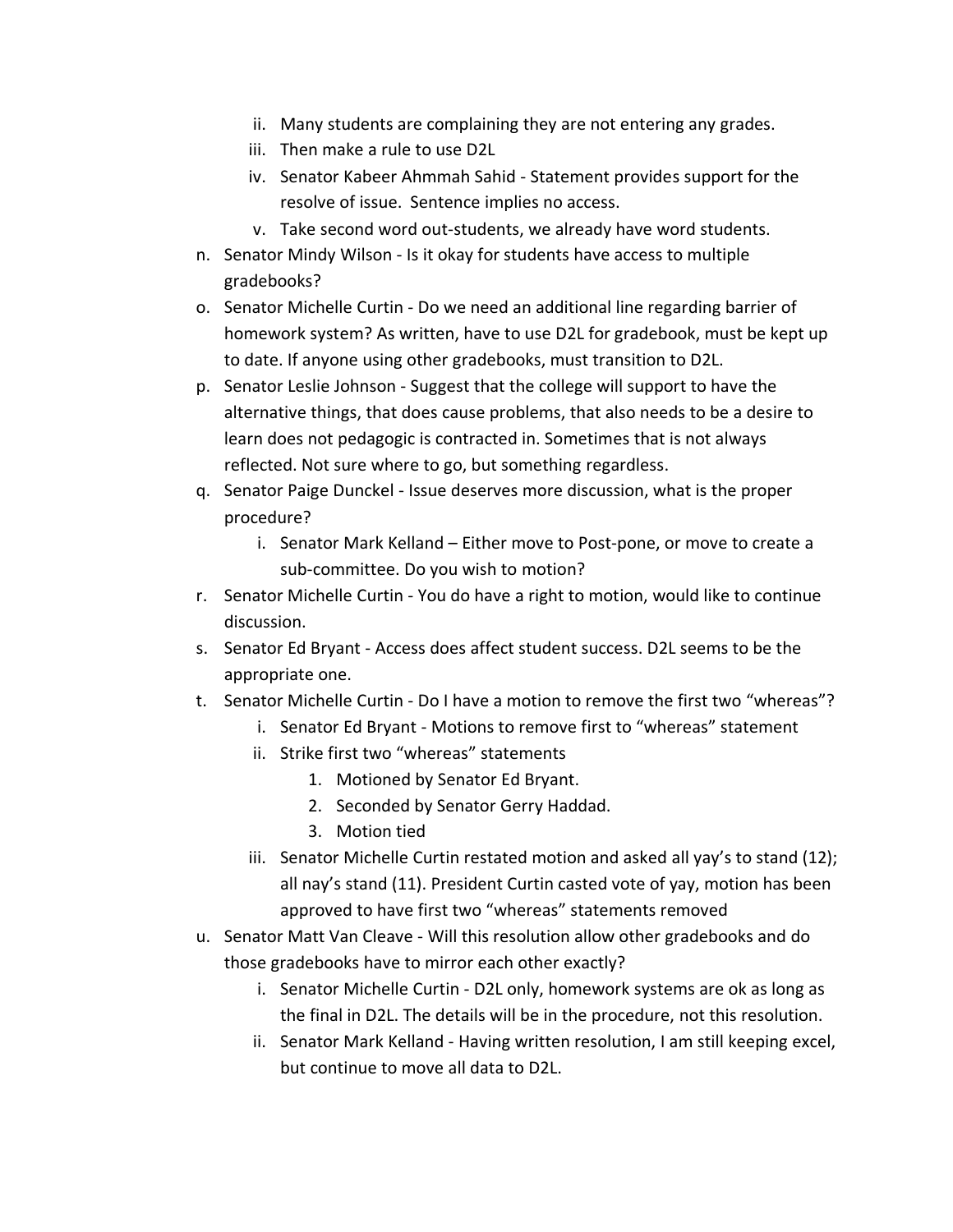- v. Senator Matt Van Cleave Instructor who uses another gradebook and students have access, do those two gradebooks need to exactly mirror each other?
	- i. Provost Sally Welch Really good question. For federal review, can you demonstrate that they mirror? If you can figure that out that it accurately represents the last day of participation. Understand it's good for students, but make sure how you make that connection is accurate in D2L and meets federal regulations. Details hashed out, define as much as possible in SOP with APAC and Senate so all are happy.
- w. Senator Tedd Sperling All see topics, but what is the problem? Let's define problem and finalize.
	- i. Provost Sally Welch Problem when Financial Aid Office goes back to look for last day of student participation, can't find in system. When reached back to faculty, faculty not responding. That is why dates in D2L are a must for FA purposes.
- x. Senator Tedd Sperling Agree that grades go into D2L, second item topic about student access. Numerous topics here, asked to define and define to where
- y. Senator Denise Warner-Policy written right now, the two "whereas" statements, reflects colleges' needs, add academic progress and participation in class as Provost mentioned to represent last day of participation. Senator does not see student success in statements. By removing first two statements, removing student representation.
- z. Senator Leslie Johnson Question, what Senators TeddSperling and Denise Warner said, do we actually need to consider two resolutions. If all use in D2L, does there need to be a second one regarding timeline and entry into D2L?
- aa. Senator Michelle Curtin Further discussion on later part of Agenda. Can we recommend to use D2L gradebook to college today? Help with future discussion.
- bb. Senator Leslie Johnson Timely feedback is different than timely reporting.
- cc. Senator Michelle Curtin Suggestion: If first statement "whereas" for support of students, I hear that concern, if added, with a vote, do you think we could have a vote to pass today?
	- i. Senator Mindy Wilson Should feedback from faculty and students be obtained?
	- ii. Senator Mark Kelland If you wish to post-pone, make a recommendation.
- dd. Senator Monica Del Castillo Student success should be right next to the Financial Aid piece because that is why we are here today to talk about not having access to grades. When success coaches were asked what the top 10 barriers are for them, looking up grades to status to help guide was in the top 5.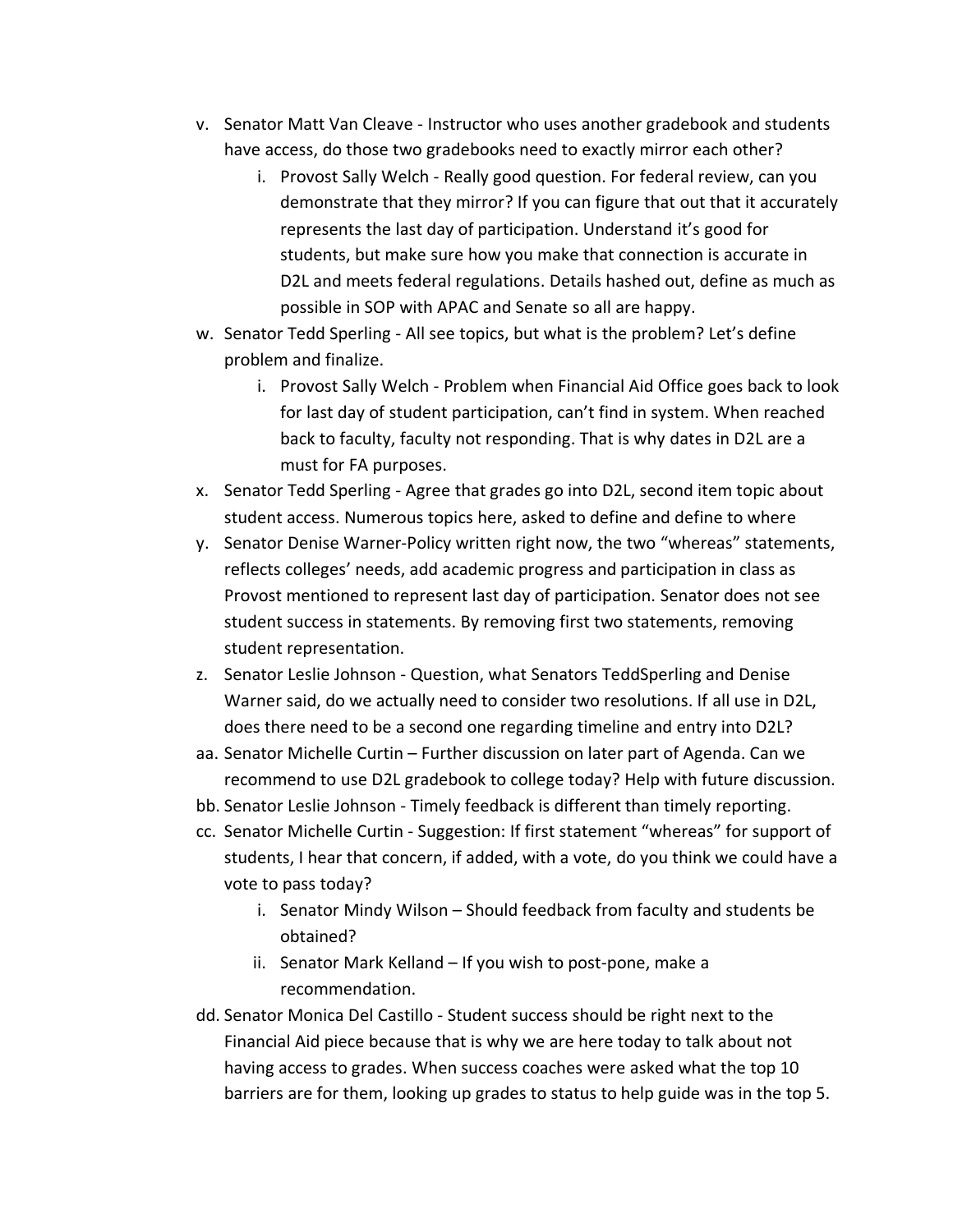Faculty learned that the switch or button that needed to be pushed at that time for grades to appear in D2L was not done. Faculty thinking they posted, but didn't, review completed. Faculty still are not putting grades in D2L. The number 1 reason we are here, is for the student, FA important. Student success needs to be included.

- ee. Senator Mark Kelland motion needed to return first "whereas" regarding students success,
	- i. Motioned by Senator Denise Warner.
	- ii. Seconded by Senator Monica Del Castillo.
	- iii. Motion to pass this recommendation as amended as a recommendation to provost. Yays  $-20$ ; Nays  $-5$
	- iv. Motion approved.
- ff. New Wording for recommendation to Provost:

Whereas, access to their grades is important for student success; and

Whereas, Lansing Community College needs to ensure that the college has access to records of students' academic progress; therefore, be it

*Resolved*, That all faculty will use the Desire to Learn (D2L) gradebook for recording grades and providing student access to those grades.

## XIII. Discussion: Timely Response

- a. Senator Michelle Curtin Reasonable time frame to expect a response. If we agree, it could be added to syllabi, lower student anxiety, add consistency. Survey sent to students, 1000 students (majority current students) responded. 12-24 hours of expectation. Main preference for response was email. Faculty/staff/administration survey-more than 200 responded, email preference, range 24-48 hours. Could call it business hours, would it be best interest of students for faculty to respond on nights and weekends? If faculty choose to respond on weekend, it's by choice.
- b. Senator Gerry Haddad Students seem to do homework on weekends. If we receive an email on Saturday and respond on Tuesday, if we considered business hours, is that too long?
- c. Senator Tedd Sperling I prefer responding within business hours as students may send during the night.
- d. Senator Paige Dunckel Looking through responses from faculty, several mentioned that there is already a policy on them. Anyone know or how it's worded?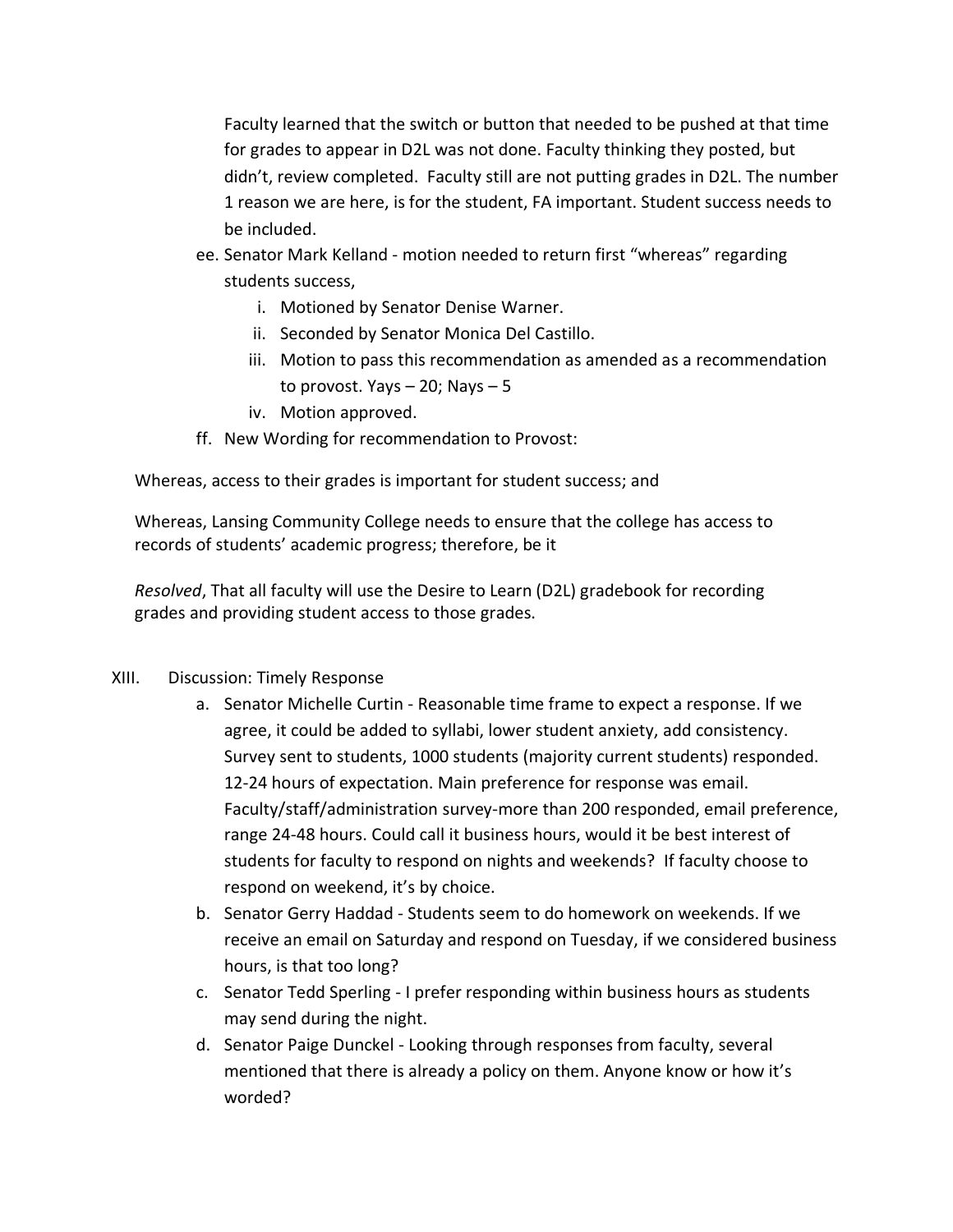- i. Senator Michelle Curtin There are internal practices, but no specific policy, discussed at meetings, but never finalized
- e. Faculty Jim Luke May not have come to Academic Senate, but on-line learning committee at that time was charged with developing guidelines and on-line learning guidelines were developed and clearly stated within 48 hours.
- f. Senator Monica Del Castillo Students crisis should be faculty's priority. Even though we want student success, we don't want to be enabler and understand that procrastinating can have a consequence. On other end, really important from a mental health to have a work ethic at home practice.
- g. Senator Mindy Wilson Faculty comments of survey, if we require that we put a time limit on feedback, are we going to be provided the equipment at home to comply with that?
	- i. Senator Michelle Curtin she is discussing with Eva to not be overlapping.
- h. Senator Michelle Curtin In closing, thank you for your work, we do not always have to agree and have unanimous discussions.
- XIV. Motion to Adjourn
	- a. Motioned by Senator Matt Van Cleave
	- b. Second by Senator Monica Del Castillo
	- c. Approved without objection (10:59AM)

Topics not discussed:

- I. Discussion: Timely Feedback
- II. Discussion: Proposed Updates to Bylaws

*Purpose: The purpose of the Academic Senate will be to provide faculty input and advice to the administration concerning issues of College-wide educational philosophy, Collegewide academic policy, and priorities in the College-wide deployment of capital or financial resources, except as covered by the scope of collective bargaining. The Senate will be proactive and collaborative in its approach, seeking consensus whenever possible, and will foster and support effective and transparent communication with the college community. Student learning is the ultimate goal of this body.*

Respectfully submitted by Academic Senate Secretary, Eliza Lee in collaboration with Penny Tucker.